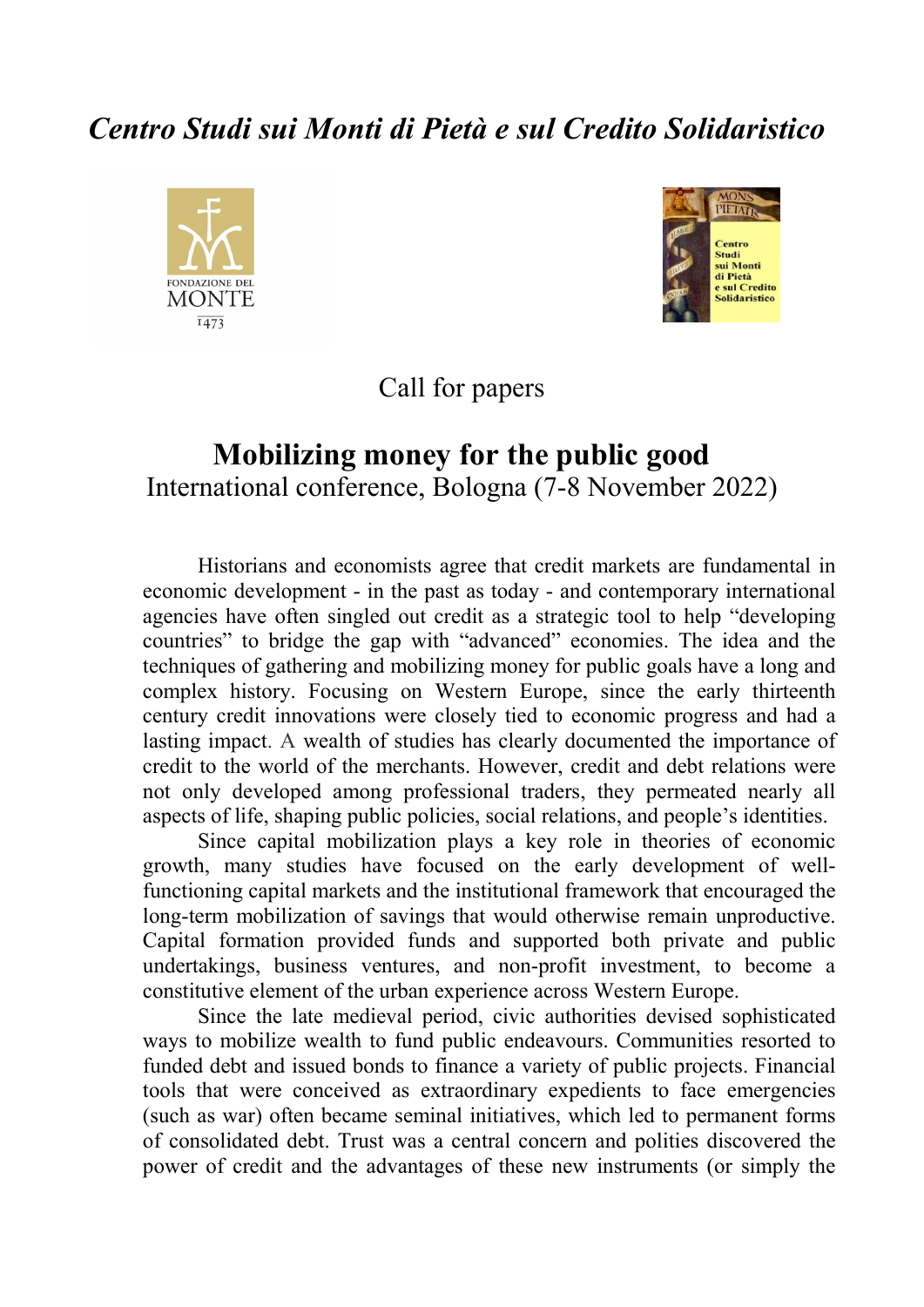difficulty of turning back), transforming them in permanent features of economic policy.

This financial approach became standard to address public emergencies, and even found its insignia in the symbolic mound of hills – *monte* – referring to any capital amassed for the public good. A case in point is the intertwined history of the *Monte comune*, the *Monte delle doti*, and the *Monte di pietà* in Florence. They had a quite different scale and served distinct political and social goals. Still, they followed comparable strategies and relied on the ability to persuade those who had plenty that was convenient (for them and the community) to provide capital to fix public ills.

Early modern state finance built on that expertise, adopting and perfecting a multiplicity of financial instruments. Credit obligations were widespread: it would seem that a growing tangle of debt and credit linked governments and households. Since public bonds were an increasingly common form of investment this may have contributed to broaden social participation beyond the moneyed élite.

Floating debt had a different scope but was just as important at the lower end of the market. It took the form of consumer credit, it was ubiquitous and it greased the wheel of the "survival strategy" of most households in the face of accidents and life-cycle events. Religious imperatives and social worries induced public bodies to intervene in order to regulate this sensitive segment, trying to limit costs and affording borrowers a degree of protection from arbitrary treatment. Social concerns played a crucial role in promoting innovation and testing new ideas: it spurred new forms of non-profit, private and public sector collaboration leading to the development of model credit institutions concerned about achieving social aims.

Adopting a broad chronological and geographical approach, we aim at exploring, in both cultural and economic terms, how the mobilization of capital in the pursuit of the public good took place in different contexts. In particular, we aim to encourage discussion between two fields of studies that have so far progressed independently and have largely ignored common features and interactions, namely the studies investigating the development of government debt and the studies exploring community based credit and the capital formation of proto-welfare institutions.

In our investigation, we are interested in discussing the following issues:

- Which were the issues/emergencies faced? How did they change over time?
- Who was able to mobilize money and how?
- How capital for collective project was raised? How were people convinced to contribute?
- Which were the different forms to mobilize money for social goals?
- How did an emergency response evolved into a permanent institution?